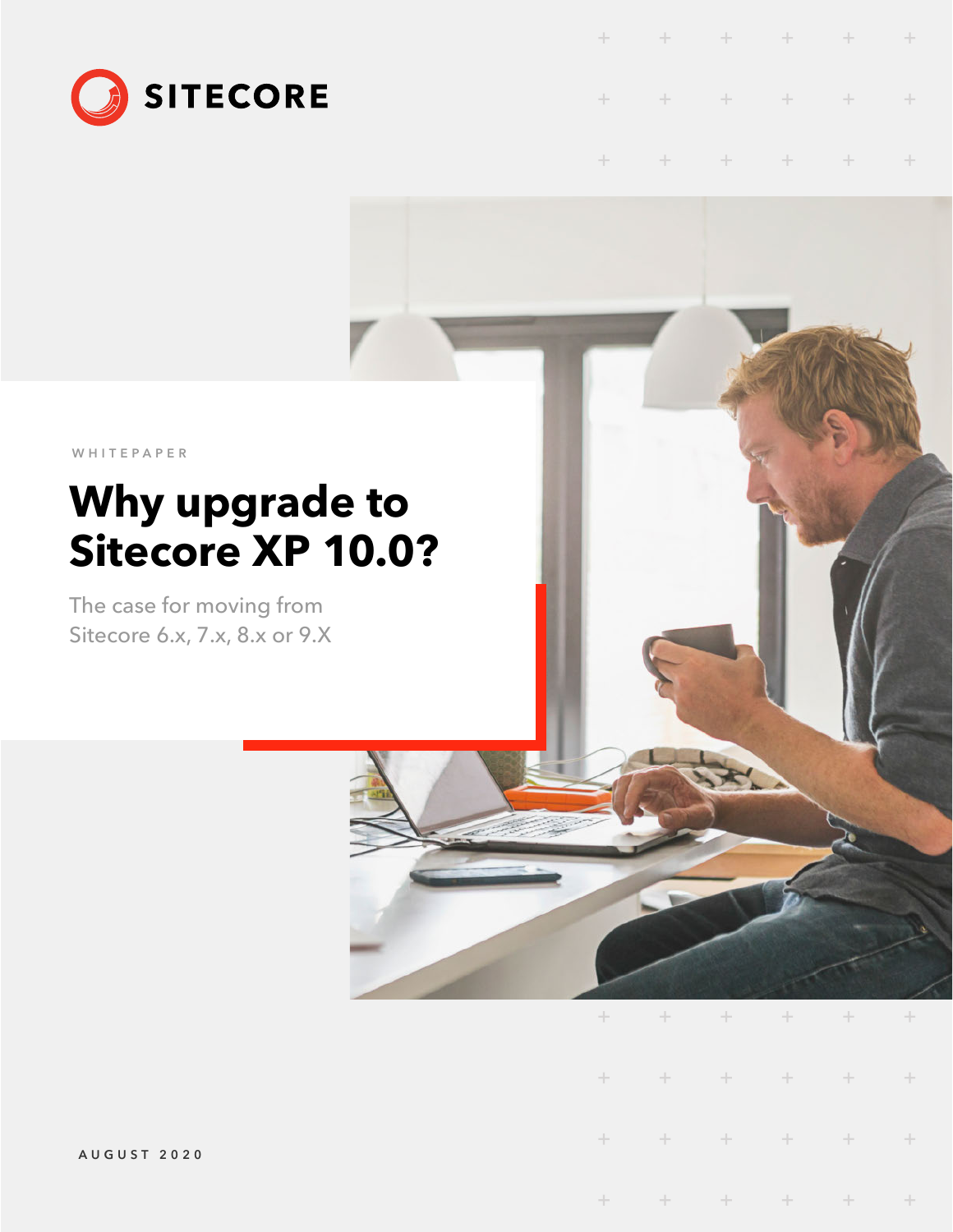

## **Table of contents**

 $\pm$ 

 $\pm$ 

 $\pm$ 

 $\! +$ 

 $\!+$ 

 $\!+$ 

 $\pm$ 

 $\ddot{}$ 

 $\!+$ 

÷

 $\ddot{}$ 

 $\pm$ 

 $\!+$ 

 $\ddot{}$ 

 $\pm$ 

 $\! +$ 

 $^{+}$ 

 $\pm$ 

 $\!+$ 

 $\pm$ 

 $\pm$ 

 $\pm$ 

 $\div$ 

 $\!+$ 

÷

 $\div$ 

 $\! +$ 

÷

 $\div$ 

 $\left\langle \cdot \right\rangle$ 

 $\left\vert \cdot\right\vert$ 

 $\pm$ 

 $\div$ 

 $\div$ 

 $\div$ 

 $\div$ 

÷

 $\div$ 

 $\div$ 

 $\pm$ 

 $\div$ 

÷

 $\pm$ 

÷

 $\div$ 

 $\pm$ 

 $\!+$ 

 $\div$ 

 $\div$ 

 $\overset{\perp}{+}$ 

 $\pm$ 

 $\pm$ 

 $\pm$ 

 $\!+\!$ 

 $\! +$ 

 $\dot{+}$ 

 $\overset{\perp}{\leftarrow}$ 

 $\div$ 

 $\! +$ 

 $\pm$ 

 $\div$ 

 $\div$ 

 $\pm$ 

 $\div$ 

 $\div$ 

 $\! +$ 

 $\div$ 

 $\div$ 

 $\,+\,$ 

 $\rightarrow$ 

 $\div$ 

 $\div$ 

 $\overset{\perp}{+}$ 

 $\div$ 

 $\div$ 

 $\rightarrow$ 

 $\div$ 

 $\div$ 

 $\rightarrow$ 

 $\pm$ 

 $\rightarrow$ 

 $\div$ 

 $\div$ 

 $\div$ 

 $\div$ 

 $\pm$ 

 $\div$ 

 $\div$ 

 $\div$ 

 $\div$ 

 $\pm$ 

 $\rightarrow$ 

 $\overset{\perp}{+}$ 

 $\pm$ 

 $\div$ 

 $\pm$ 

 $\pm$ 

 $\rightarrow$ 

 $\pm$ 

 $\div$ 

 $\div$ 

 $\div$ 

 $\pm$ 

 $\div$ 

 $\left\vert \cdot\right\vert$ 

 $\pm$ 

 $\div$ 

 $\pm$ 

 $\pm$ 

 $\pm$ 

 $\pm$ 

 $\pm$ 

 $\pm$ 

 $\div$ 

 $\rightarrow$ 

 $\div$ 

 $\ddot{\pm}$ 

 $\pm$ 

 $\div$ 

 $\rightarrow$ 

 $\div$ 

 $\rightarrow$ 

 $\rightarrow$ 

 $\frac{1}{2}$ 

 $\rightarrow$ 

 $\rightarrow$ 

 $\pm$ 

 $\div$ 

 $\div$ 

 $\rightarrow$ 

 $\div$ 

 $\div$ 

 $\rightarrow$ 

| Sitecore experience management                                 | 3  |
|----------------------------------------------------------------|----|
| The case for upgrading to Sitecore XP 10.0                     |    |
| The path to Sitecore XP 10.0: Upgrade vs. migrate from scratch | 7  |
| Reasons to upgrade from a TCO perspective                      | 9  |
| Get in front of the curve                                      | 10 |
| Next steps                                                     | 10 |
| <b>About Sitecore</b>                                          | 11 |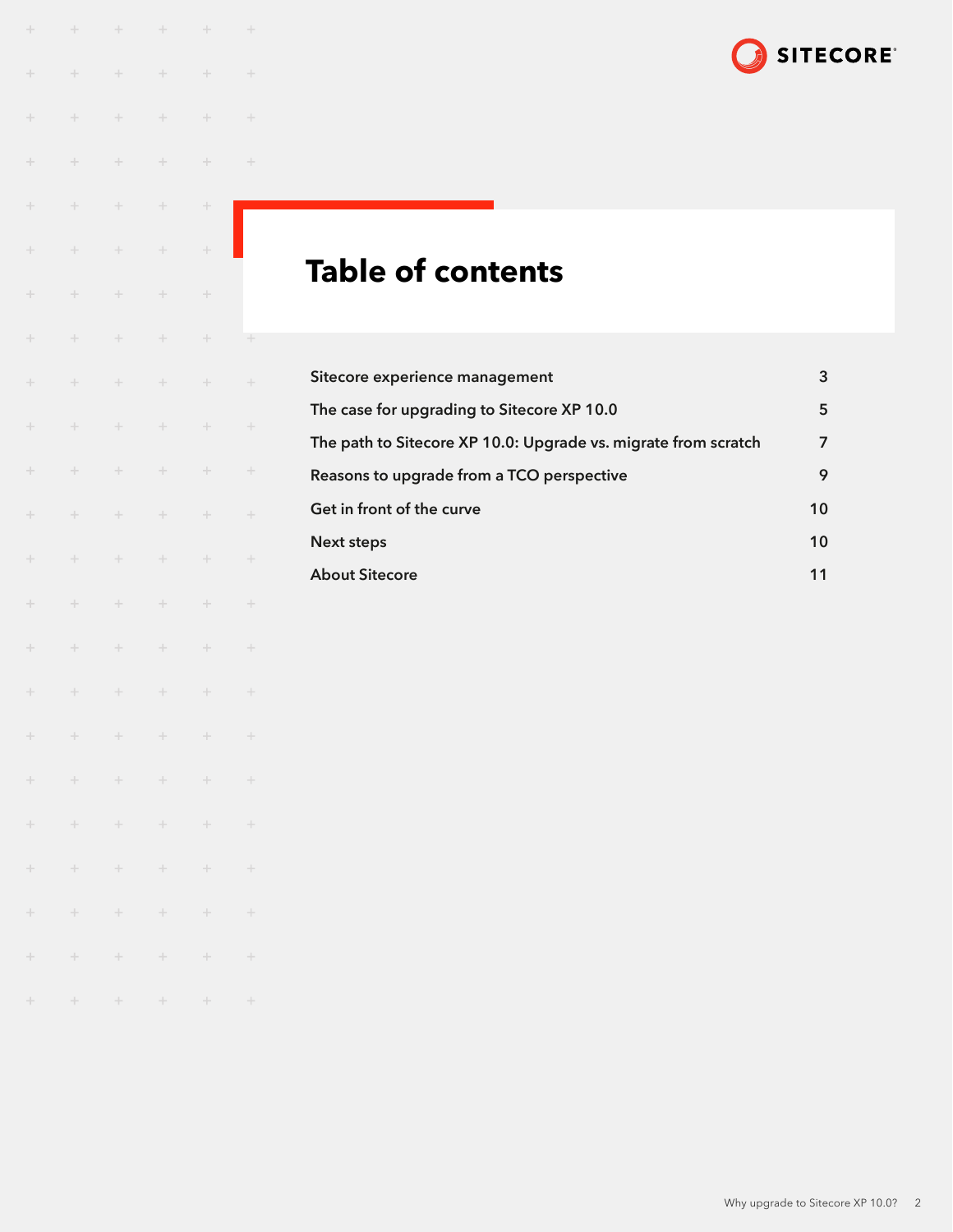

<span id="page-2-0"></span>

**Scale personalization with confidence: Sitecore XP 9.3 introduced a centralized report to let marketers view all active personalization tactics and their effects. Sitecore XP 10 expands the platform's analytics functionality, offering deeper insights on audience engagement and segmentation. Marketers can quickly identify successful tactics and deepen personalization across channels.**

## **Why upgrade to Sitecore XP 10.0?**

Customers today expect more — personalized experiences across ever changing touchpoints. To deliver experiences that connect, digital marketers must know their customers, and IT teams must provide flexible technologies that support the collaborative creation, delivery, and measurement of memorable experiences at scale. Marketing and IT need to work together.

But they face many challenges. Distributed data sources, time-intensive testing and optimization, and omnichannel delivery options that often impede a clear view of the customer, including how and where they interact over time.

Sitecore® Experience Platform™ (XP) addresses these challenges as the only digital experience platform that creates efficiencies for both Marketing and IT — providing the tools they need to launch and evolve unique experiences that drive successful engagements. With natively integrated content management, omnichannel delivery, customer intelligence, testing and optimization, and analytics, Sitecore XP empowers teams to deliver meaningful, personalized experiences that lead to higher customer engagement, loyalty, and lifetime customer value.

If you're on versions 6.x, 7.x, 8.x or 9.x of the Sitecore platform, why upgrade? This whitepaper answers that question and more, while walking through the advantages that our most recent releases offers you and your team.

## **Sitecore experience management**

Marketing has changed dramatically since we released Sitecore CMS 6.0 in 2008, and we've changed with it. Sitecore has grown from a platform that provides simple web experiences to one that enables marketing teams to engage their customers across devices and channels, throughout the customer journey.

With the ability to capture customers' behavioral and transactional interactions with your organization, Sitecore now helps you deliver personalized content in the context of what your customers care about most. Give them the information they need, when they want it, in the method they prefer. With native integration to Sitecore Content Hub™ and Sitecore Experience Commerce™, you're able to efficiently plan, create, collaborate on, manage, and publish the content that fuels digital experiences. Increase purchases, improve marketing campaign engagement, and heighten customer satisfaction. And you can install Sitecore on the scalable, trusted, and reliable Microsoft Cloud: Microsoft Azure. Get to market faster and with a lower total cost of ownership.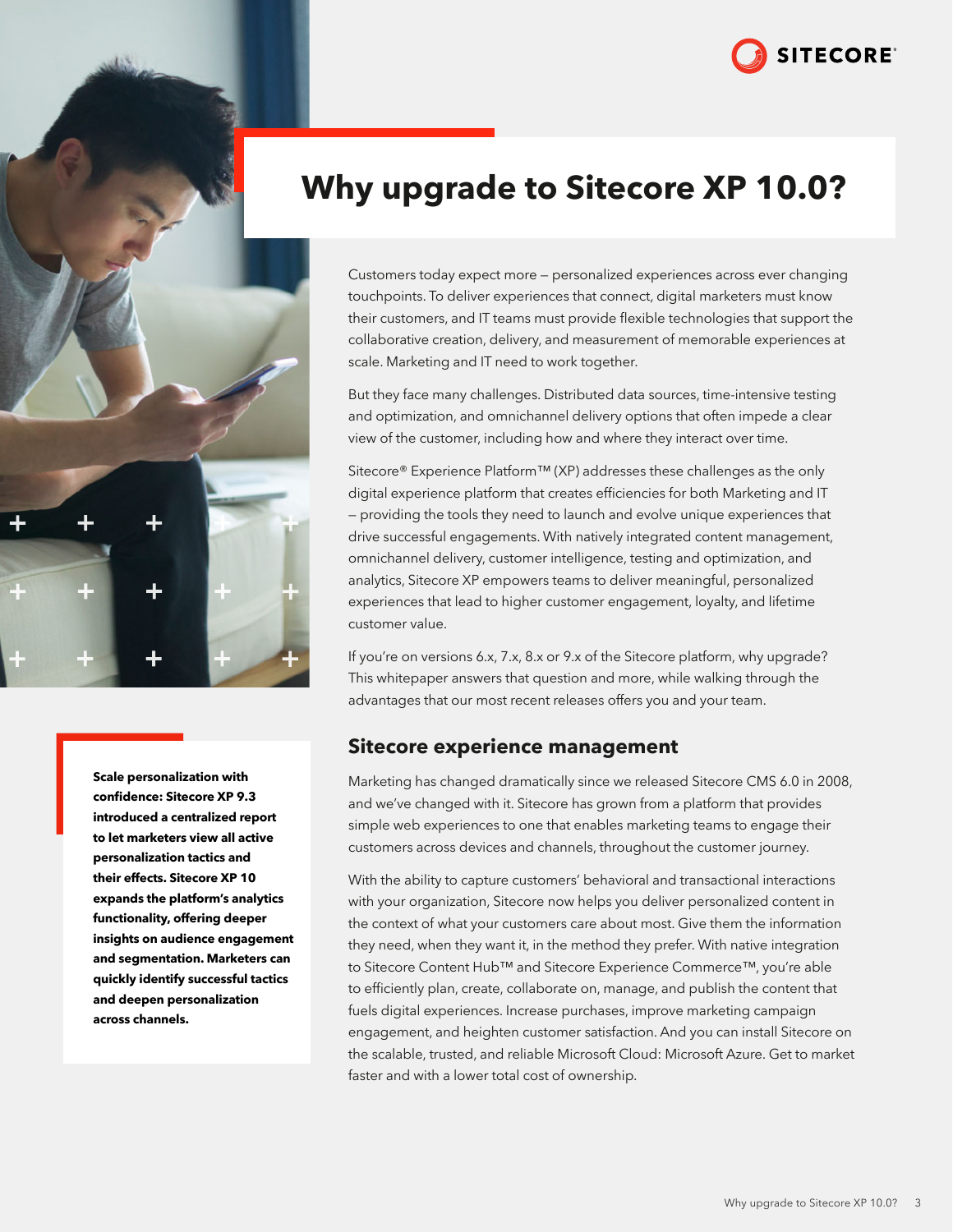

#### **No-compromise headless:**

With multiple content development models, choose the one that fits your particular needs:

- Sitecore MVC: full control over presentation
- SXA: templates get your site up and running quickly and with ease; less control over presentation
- Sitecore JSS: full control over presentation with Sitecore personalization in headless scenarios
- ASP.NET Core: headless development that allows you to build your applications faster on the latest .NET technology

#### **Sitecore Content Hub:**

Manage your marketing assets and processes with ease and sync between systems — including connectors for Salesforce Marketing Cloud.

#### **Mainstream support end dates for Sitecore:**

- 9.0 in December 2020
- 8.2 in December 2019
- 8.0 an 8.1 in December 2018
- 7.2 and 7.5 in December 2017
- 7 and 7.1 in December 2016
- 6.6 in December 2015
- 6.5 and earlier in June 2015

#### The evolution of our platform:

- Sitecore CMS 6.x took you from basic web content management to web experience management.
- Sitecore Digital Marketing Suite (DMS) 7.x shifted the experience from webonly to omnichannel digital experiences.
- Sitecore XP 8.x built on the foundation that 7.x created and focused on empowering your business and marketing users while also offering more advanced cloud deployment models for IT.
- Sitecore XP 9.x emphasized connection to the rest of the martech stack, with an integration to Sitecore Content Hub and the availability of Sitecore xConnect™. xConnect facilitates data interchange between Sitecore XP and external applications like CRM systems (Salesforce, Microsoft Dynamics), PIM, ERP — essentially anything. Sitecore JSS enabled modern front-end developers to quickly build headless and hybrid-headless experiences without back-end or .NET expertise. The Sitecore Universal Tracker empowers marketers to continuously aggregate, test, and optimize digital experiences in real time across devices — including headless applications like IoT, AR, VR, and other emerging channels.
- **Sitecore XP 10.0** continues to offer everything brands need to deliver experiences in a fully integrated solution. It also offers faster time-to-market features and more flexibility for development and deployment than ever before. With updates such as enhanced analytics reporting, ASP.NET Core headless development, and Sitecore Containers, Sitecore XP 10.0 is a platform that provides efficiencies across teams. Finally, IT and Marketing can accelerate customer success by aligning workflows and timelines. From container infrastructure orchestration to integrated data and marketing functionality, teams have what they need to evolve experiences quickly and deploy datainformed updates or new experience elements faster than ever before

Sitecore has also focused on new innovations for usability, accelerating time to market, and improved performance in Sitecore XP 10.0. The updated editing environment offers an easy-to-use and intuitive interface. It provides real-time insights for multisite and multilingual experiences as content is created and published, giving marketers the knowledge they need to drive improved conversions. In addition, Sitecore XP 10.0 includes enhanced reporting that enables marketers to make informed decisions with more granular visibility into how personalization is driving performance. It also includes improvements to out-of-the-box forms, enhancements to email and marketing automation, and foundational performance improvements — all centered around enabling brands to accelerate their time to value.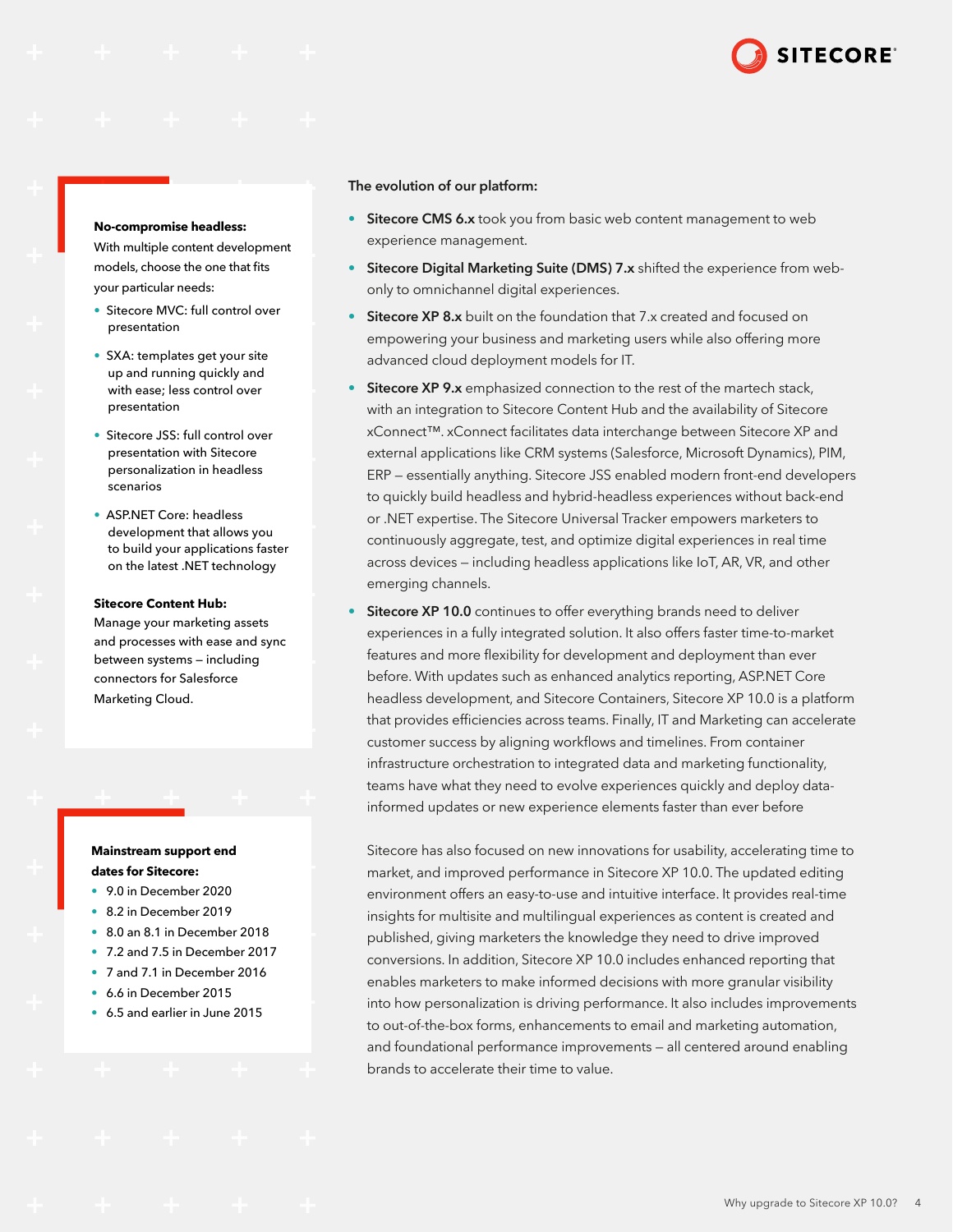

## <span id="page-4-0"></span>**The case for upgrading to Sitecore XP 10.0**

Whether you made an early investment in web experience with version 6.x, began the journey to omnichannel delivery with us on 7.x, or empowered your marketing department to design and deliver powerful experiences with reduced IT dependency on 8.x and 9.x, you know how powerful the Sitecore platform is. But you'll need to upgrade to Sitecore XP 10.0 to drive further alignment among your Marketing and IT teams, who share the responsibility for delivering exceptional digital experiences.

Marketers benefit from the connected data sources and deeper contextual insights that Sitecore Analytics and Sitecore xConnect can provide. Additional connector enhancements in v10 provide improvements in content modeling. These support more field types when connecting our Content Marketing Platform to XP. They also enable integrating activity data directly with Salesforce Marketing Cloud in real-time. IT teams benefit from increased productivity and agility thanks to ASP.NET Core headless development and Sitecore Containers. With improvements and new functionality available for both Marketing and IT, Sitecore XP 10.0 has the functionality your teams need to take your customer experience to the next level.

The chart on the following page outlines the most important benefits and strongest business arguments for upgrading:

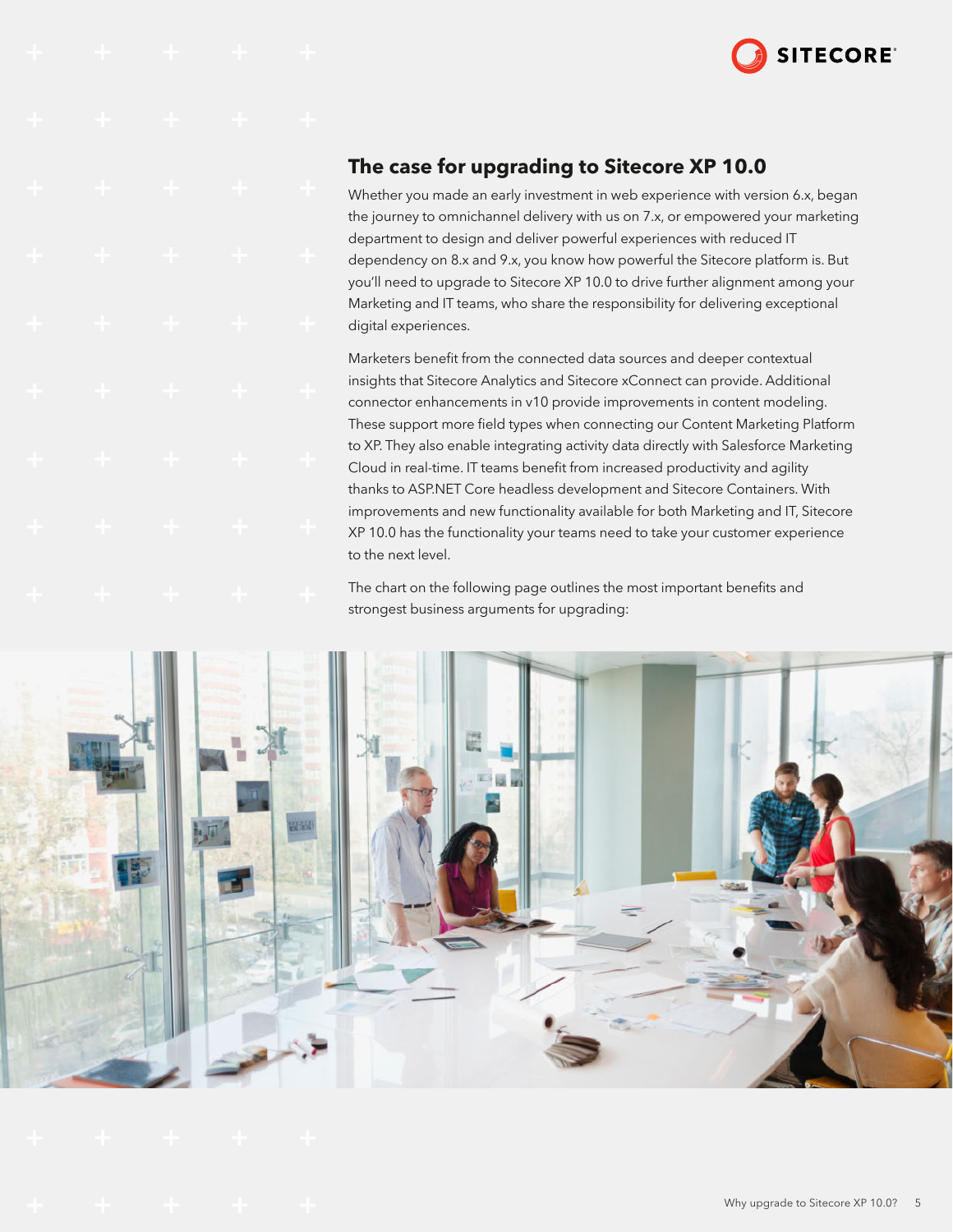

## **The benefits of Sitecore XP 10.0:**

| <b>Sitecore</b><br><b>Containers</b>                      | Sitecore XP 10.0 introduces full public support for containers. Sitecore Containers support rapid Infrastructure-as-code deployment<br>and more efficient solution and team onboarding with modern Docker and Kubernetes technology.                                                                                                                                                                                                                                                                                                                                                                                                                                                                                                                                      |
|-----------------------------------------------------------|---------------------------------------------------------------------------------------------------------------------------------------------------------------------------------------------------------------------------------------------------------------------------------------------------------------------------------------------------------------------------------------------------------------------------------------------------------------------------------------------------------------------------------------------------------------------------------------------------------------------------------------------------------------------------------------------------------------------------------------------------------------------------|
| <b>ASP.NET</b><br>Core                                    | Sitecore XP 10.0 introduces an additional headless development method with a new headless ASP.Net Core option that empowers teams<br>with both flexibility and speed when it comes to Sitecore development. By upgrading to Sitecore XP 10.0 you can increase developer<br>productivity with a headless rendering architecture and more easily integrate Sitecore into your existing ASP.NET Core applications.                                                                                                                                                                                                                                                                                                                                                           |
| Editing<br><b>Experience</b>                              | Sitecore XP 10.0 expands on the Horizon editing interface and continues to streamline the content editing process while supporting<br>more user scenarios. Sitecore XP 10.0 introduces support for larger multisite and multilingual instances with intuitive drag-and-drop<br>design, device-specific previews, and analytics that provide real-time, contextual insights. A new dedicated field editor experience<br>allows you to edit page metadata that is not directly editable on the page for SEO and "headless" content that is not intended to be<br>visible on a page. Continued integration with Sitecore Content Hub also allows your team to easily build experiences using your digital<br>assets from Sitecore DAM within the Horizon editing experience. |
| <b>Customer</b><br>interaction data                       | Sitecore® Experience Database™ (xDB) is the cloud-ready, big data repository included in Sitecore XP. With xDB, organizations can<br>collect actionable customer interaction data across touchpoints and target users with tailored content. Once teams have collected<br>customer data in xDB, they can make it actionable through the associated marketing capabilities including experience analytics,<br>experience profile, and path analyzer. New audience analytics filters introduced in 10.0 also allow for deeper insights on audience<br>engagement and segmentation. Both can drive more targeted personalization across all of your channels.                                                                                                                |
| <b>Marketing &amp;</b><br>Personalization<br>on Sitecore  | Sitecore XM 6.x does not support Sitecore Experience Database (xDB), which provides the ability to capture customer profile data<br>for personalization at scale. And while previous versions do support xDB, Sitecore XP 10.0 introduces enhanced reporting and<br>analytics. Filter all reports by market segment for deeper insights on audience engagement and segmentation to drive more powerful<br>personalization across all channels.                                                                                                                                                                                                                                                                                                                            |
| <b>Managed Cloud</b>                                      | Sitecore XP versions prior to 9.x are not supported on Managed Cloud. Upgrading to 10.0 allows you to take advantage of Sitecore on<br>the Microsoft Azure cloud platform in a Managed Services environment. This translates into easy deployment, reduced infrastructure<br>costs, greater flexibility and scalability, and high availability.                                                                                                                                                                                                                                                                                                                                                                                                                           |
| <b>Content Hub</b><br>Integration                         | Remove inefficiencies within your content production processes, gain control over the end-to-end content lifecycle, and optimize both<br>content production and personalized delivery by integrating Sitecore Content Hub with Sitecore XP 10.0. This integration provides a<br>seamless connection between your content planning, creation, collaboration, and management tools and your content delivery and<br>customer data management capabilities.                                                                                                                                                                                                                                                                                                                  |
| <b>Sitecore</b><br><b>Experience</b><br>Accelerator       | Upgrade to Sitecore XP 10.0 to leverage all the capabilities of SXA out-of-the-box. The drag-and-drop framework empowers faster<br>time to value, creative exchange to reduce dev cycles, headless delivery, and governance in multisite, multilingual deployments.<br>Sitecore 10.0 introduces an improved connectivity between Horizon and SXA to support editing directly on the page for all supported<br>field types and also do site-specific images and data sources. A tighter integration between SXA and Horizon editing will be coming<br>over the course of the Sitecore 10 series.                                                                                                                                                                           |
| <b>Marketing Automation</b><br>and SFMC                   | Sitecore Marketing Automation in Sitecore XP 10.0 now includes an activity to integrate directly with Salesforce Marketing Cloud<br>in real-time. This allows marketers to respond to events and immediately place visitors into marketing automation plans in Journey<br>Builder. This update also allows marketers to send current visitor xDB data to Salesforce Marketing Cloud in real-time, strengthening<br>the single view of customer interaction that can drive more effective omnichannel personalization.                                                                                                                                                                                                                                                     |
| <b>EXM HTML Templates</b>                                 | Sitecore XP 10.0 provides additional email template options for crafting emails. Speed the creation and delivery of targeted emails for<br>nurture or trigger campaigns.                                                                                                                                                                                                                                                                                                                                                                                                                                                                                                                                                                                                  |
| <b>Support Policy</b>                                     | 2020 is the final year of Sustaining Support for 6.x, meaning the product will have reached its end of life and no further support<br>services will be offered or available. Versions 7 and 7.1 entered Sustaining Support at the end of 2019, while versions 7.2 and 7.5 will<br>enter Sustaining Support at the end of 2020. Mainstream support for 8.2 ended at the end of 2019 and mainstream support for 9.0<br>expires at the end of calendar year 2020. Once support is ended, you lose access to security and bug fixes, assistance with unexpected<br>behavior during installation, and development and compatibility fixes - even if you're willing to pay for those services.                                                                                  |
| Features to support<br>data privacy<br>compliance journey | Sitecore 10.0 includes features that make it easier to enforce and manage consent options as well as supporting the anonymization of<br>personal information submitted via Sitecore Forms.                                                                                                                                                                                                                                                                                                                                                                                                                                                                                                                                                                                |
| <b>Subscription Model</b>                                 | Subscription/Cloud provides predictable budgets over the term of your contract, with as many production and non-production<br>installations as needed and the ability to add users without additional costs.                                                                                                                                                                                                                                                                                                                                                                                                                                                                                                                                                              |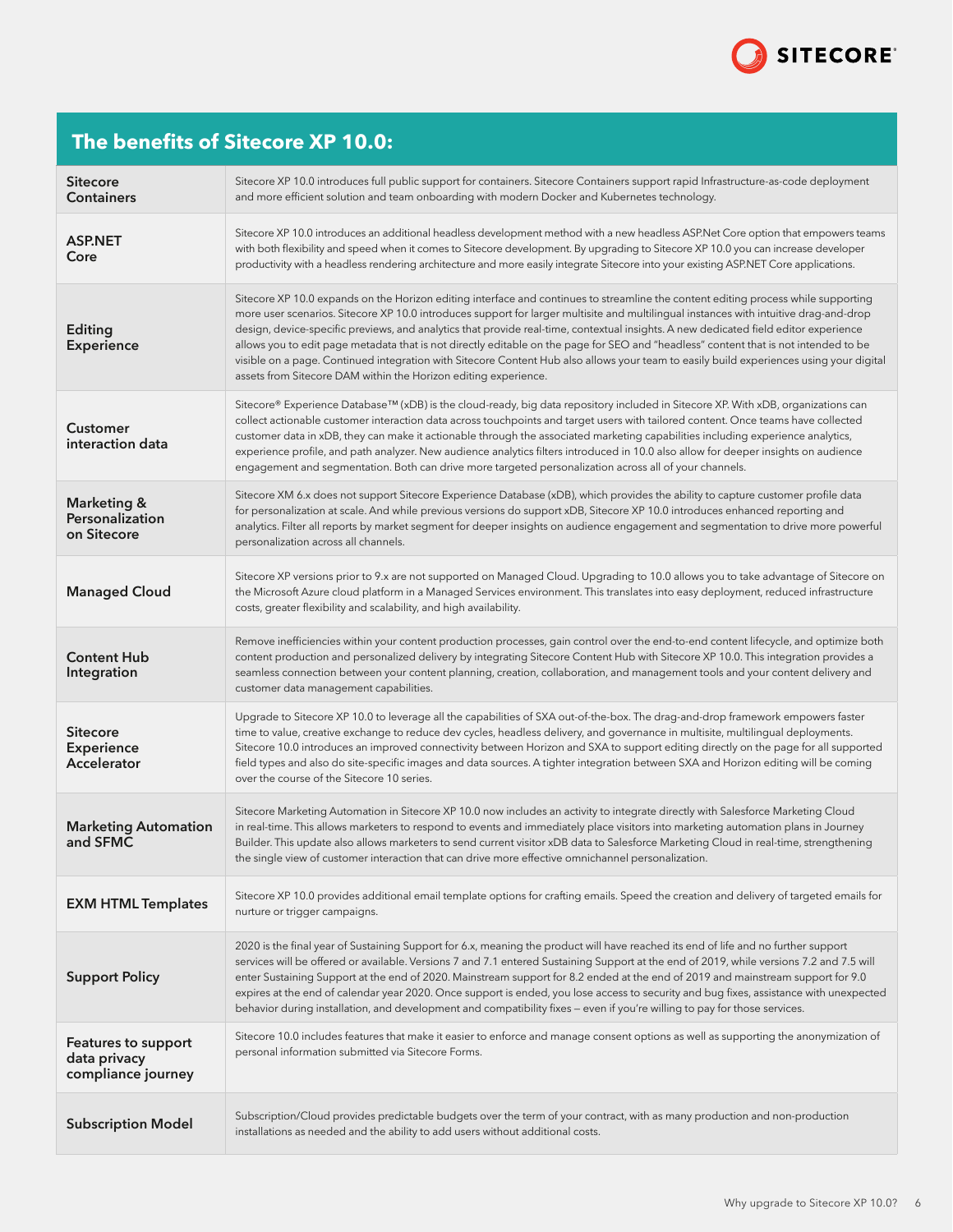

#### <span id="page-6-0"></span>**Expanded deployment options**

Sitecore XP provides customers with the widest array of deployment options, including on-premises, self-managed cloud, and Sitecore Managed Cloud services. With Version 9.1, Sitecore optimized XP for Microsoft Azure PaaS (platform-as-a-service). Seamless integration allows Sitecore topology to be deployed in as little as 30 minutes through Azure Resource Manager (ARM) templates or Azure Marketplace. With version 10.0, Sitecore provides IT teams with more flexibility by optimizing for Docker and Kubernetes technology, allowing for rapid development and continuous deployment models. The bottom line is that IT teams enjoy maximum flexibility and infrastructure-ascode DevOps options, while marketers achieve faster time to market with the assurance that campaigns will run smoothly even in peak demand times.

## **The path to Sitecore XP 10.0: Upgrade vs. migrate from scratch**

The decision to upgrade from your current version (or even another web content management platform altogether) to Sitecore XP 10.0 isn't always the same.

If you're moving from Sitecore XP 8.1 or higher, you can upgrade to Sitecore 10.0 directly. But if you're moving from a lower version, there are other paths:

- 1. If you are on 6.6, 7.2, 7.5, or 8.0, you could start with a clean Sitecore XP 9 install and migrate your content using the Express Migration Tool. You can then upgrade directly to XP 10 from XP 9.
- 2. If you are on 6.5 or lower, 7.0, or 7.1, you can run through each upgrade version to one supported by the Express Migration Tool. Then upgrade directly to XP 10 from XP 9.

Any upgrade to Sitecore XP 10.0 is more than a simple technical decision, however. An upgrade provides a great opportunity to revisit your content strategy and clean out outdated or ineffective content in your CMS. It's also the perfect time to re-evaluate your marketing strategy and develop new plans that enable the creation and delivery of unified, contextual customer experiences.

Some of the activities you and your marketing users will want to do prior to any upgrade include:

- A content audit: Take the time to document and evaluate the content on your digital properties. If there's outdated or unused content, there's no need to migrate it to Sitecore XP 10.0. A content audit will reveal what content is worth keeping, what needs to be updated or built upon, and what you need to archive or delete.
- Creation of customer journey maps and personas: It's not about your products or services, it's about your customers. To create lifelong customers, you need to understand who they are and their journeys to a decision and beyond. Without this information, you're working in the dark. Start by defining a small number of

**If you're moving from Sitecore XP 8.1 or higher, the upgrade is simple and allows you to upgrade directly.**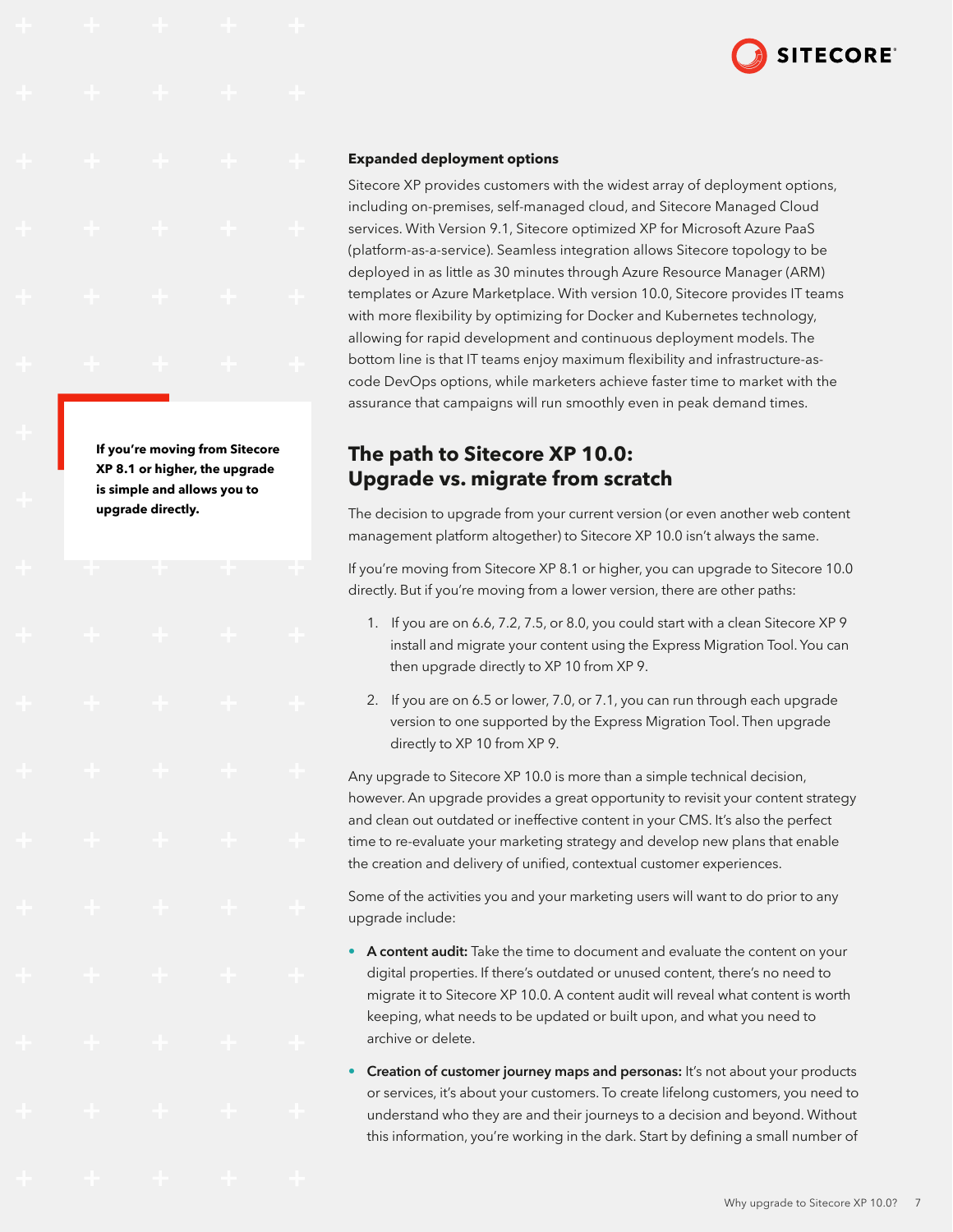

personas and map their journey to purchase. Don't forget to identify how they expect to interact with your brand after the purchase. The customer lifecycle doesn't end with the sale, and retention is a critical component.

- Review and revamp your information architecture: With clearly defined personas and customer journey maps, you can now build an information architecture for your website and mobile apps that supports those journeys while aligning with your business and content strategies.
- Define appropriate metrics and measurables: Move from gathering traditional web analytics that measure traffic and clicks to experience analytics that measure both the quantity and quality of engagement. You need to define metrics and KPIs that give you a holistic view of what's happening with each customer and your digital property.
- Technology audit: With any upgrade, you'll want to review the technology you currently use for:
	- Tools you can drop because Sitecore XP 10.0 includes the functionality.
	- Integrations you'll need to set up with various data sources or software you need to keep and connect to, made easier by Sitecore xConnect and Data Exchange Framework.
	- Training required for both developers and business users.
	- Infrastructure changes required.

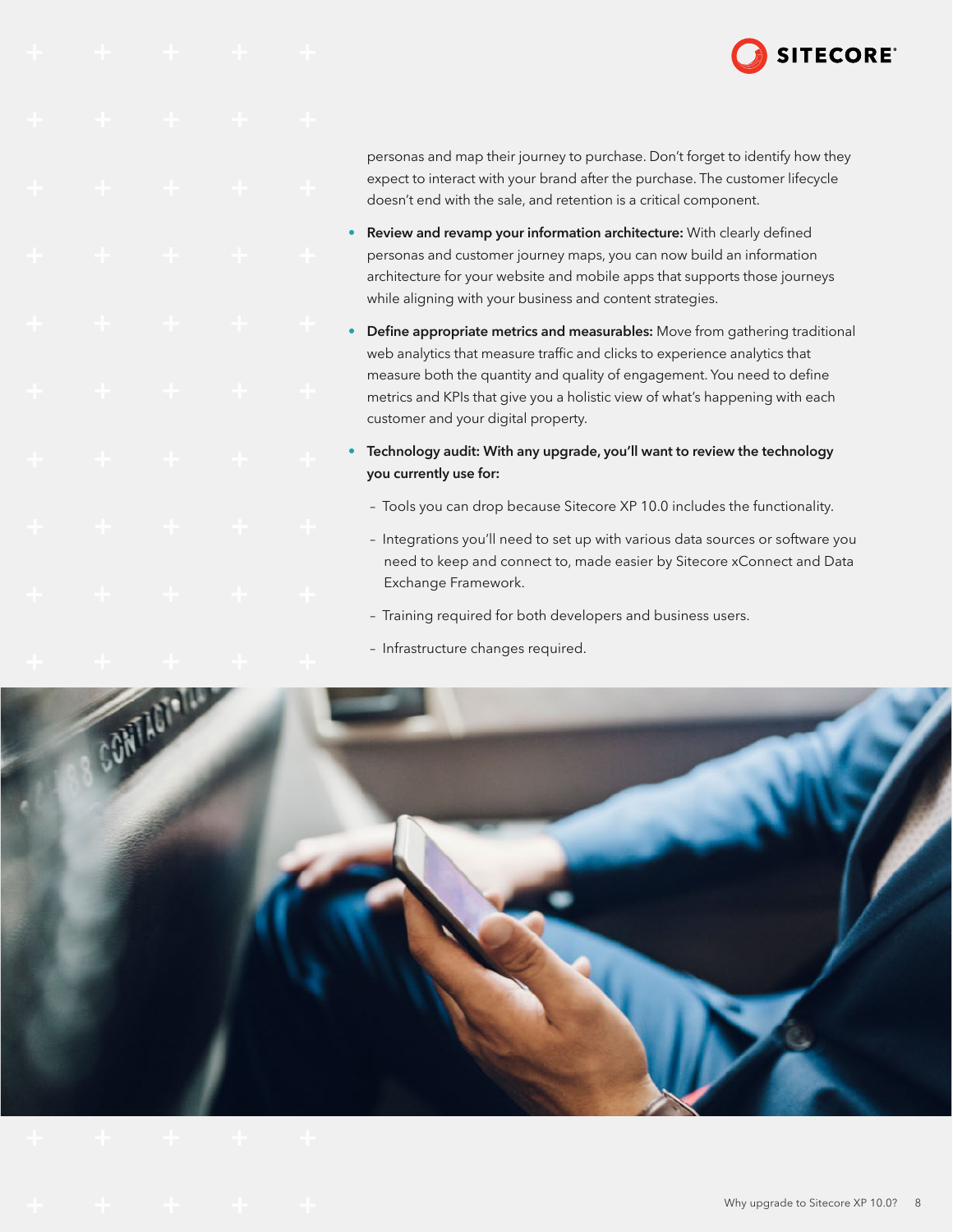

<span id="page-8-0"></span>

## **Reasons to upgrade from a TCO perspective**

Your current Sitecore implementation is working fine. Why upgrade? Let's examine the need to migrate from a total cost of ownership (TCO) perspective. Have you considered the following costs?

#### **The cost of multiple applications**

If you're on Sitecore CMS 6.x, you have web experience management capabilities. But your email marketing, analytics, testing and targeting, and e-commerce software are all separate applications.

Depending on your version of Sitecore 7.x, you may have the same situation.

Create a spreadsheet that documents each marketing technology your teams need to do their jobs and how much each costs. Include costs for purchasing/ subscribing, maintaining, training, integrating, and supporting business users.

#### **The cost of multiple deployments**

Think about the technical cost encountered, in terms of both time and money, when you try to deploy to several locations. Using Sitecore JSS or ASP.NET Core headless options, users enjoy true headless deployments disconnected from Sitecore. In your spreadsheet, write down how much time and money it costs to deploy your solution.

### **The cost of infrastructure**

Not only do containers deliver benefits in terms of efficiency and productivity gains, but they also tend to have a lower cost of ownership than their virtual machine counterparts. Leveraging Sitecore Containers, available in Sitecore 10.0, can help your IT team see a reduction in infrastructure costs. More light-weight, containers can leverage the underlying operating systems, decreasing licensing and other costs associated with maintaining operating systems. By eliminating this overhead, you have an opportunity to reduce the total cost of ownership for Sitecore deployed into a container.

#### **The cost of data management**

Data hosting and processing costs have decreased in the last 5 years, but the amount of data collected has increased dramatically. Think about the data you're collecting that you don't need. If you had explicit control over all of your data, you would gain explicit control of costs.

In your spreadsheet, input your hosting and processing costs for legacy and unnecessary data — data that could be purged.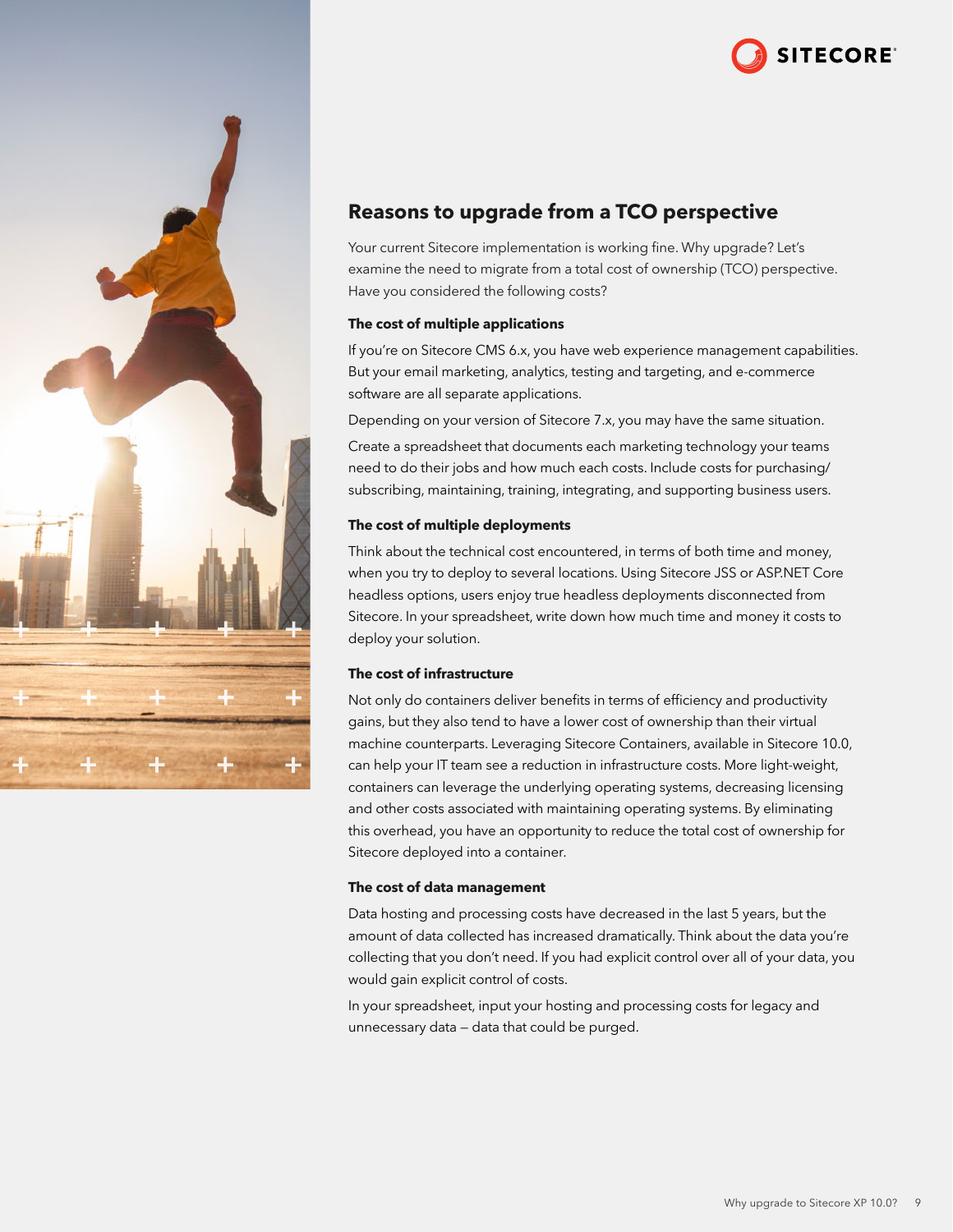

<span id="page-9-0"></span>

### **Putting it all together**

These are just some of the financial considerations inherent in using disconnected systems versus taking advantage of Sitecore's integrated customer experience suite. It's not just about technology costs; it's about resource costs. It's about the time and effort required for you to easily empower your marketing users to do what they need to do — with less time and effort. With Sitecore XP 10.0, you're likely to significantly cut the costs of delivering the experiences customers demand.

## **Get in front of the curve**

Your marketing and business users are demanding more and more every day because your customers are demanding more. If you're working with disconnected marketing technology, you'll never be able to fully embrace personalized marketing and support today's always-on digital consumer. When your customer data is spread across many applications and data silos, your business users can't see a complete 360-degree view of their customers. They won't be able to create the unique, relevant, real-time digital experiences customers expect.

Sitecore XP gives you a strong foundation and a tightly integrated user experience that enables business and marketing users to personalize their marketing based on how audiences interacted with your brand today, yesterday, last week, or last year so your brand can be relevant right now, in real time, across all channels. This isn't a decision about whether you should upgrade; it's a decision about how to best upgrade so that you can deliver great customer experiences — internally and externally.

## **Next steps**

For further questions about Sitecore XP, you can reach us via:

- **Email:** [sitecore.com/contact-us](https://www.sitecore.com/contact-us)
- Phone: +1-855-SITECORE